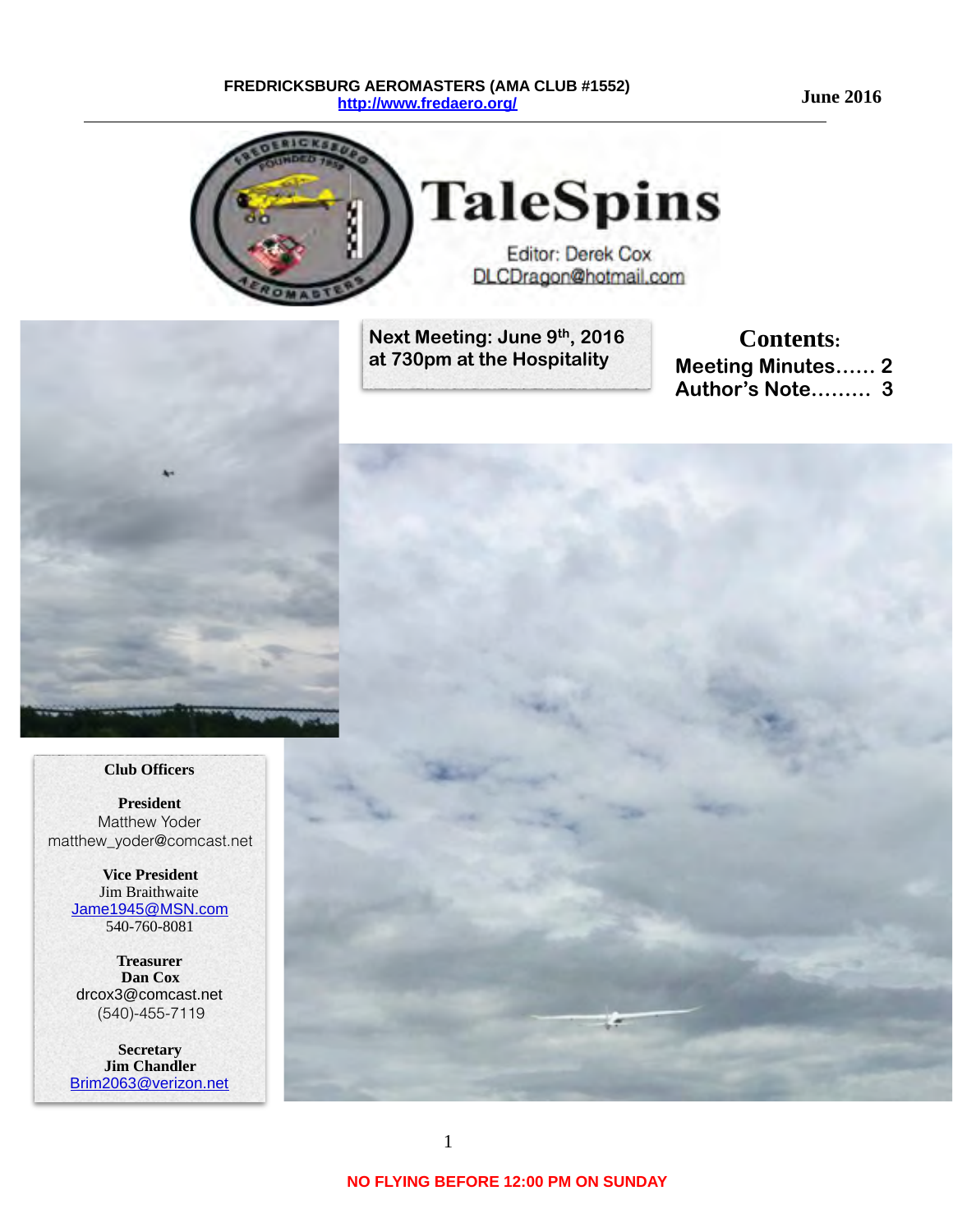# *Fredericksburg Aeromasters Meeting Minutes*

**March 10, 2016** 

Meeting called to order: Matt Yoder Time: 7:31 Date : 5/12/16 Members Present: 13

### *Secretary Report by Jim Chandler*

 Art Smith made a motion to accept the minute from the last meeting, seconded by Bruce Simpson. Motion was approved.

#### *Treasure Report by Dan Cox*

- Checking 1527.68
- Savings 563.23
- Total 2090.91
- Paid Members 32

Art Smith made a motion to accept the treasures report, seconded by Derek Cox. Motion was approved.

#### *President's Message*

As of 5/2/16 Dan Hayworth has resigned as President. Many thanks to Dan and all you have done for the club.

#### **New Officers:**

- President: Matt Yoder
- Vice President: Jim Braithwaite
- Secretary: Jim Chandler
- Treasure : Dan Cox
- Members at large: Hank Mausolf and Derek Cox

#### *Committee Reports*

- Safety: Jim Braithwaite
	- o New Safety poster is in and Jim will hang it
	- o No safety issues to report
	- Newsletter: Derek Cox no report all good
- Training: Jim Chandler no report all good
- Field : Bruce Simpson
	- o Bush Hog was done on 4/24/16.
	- o The bench behind the transmitter impound was done on 4/16/16 Canopy frame was erected.
	- o The shed door needs fixed it sticks.